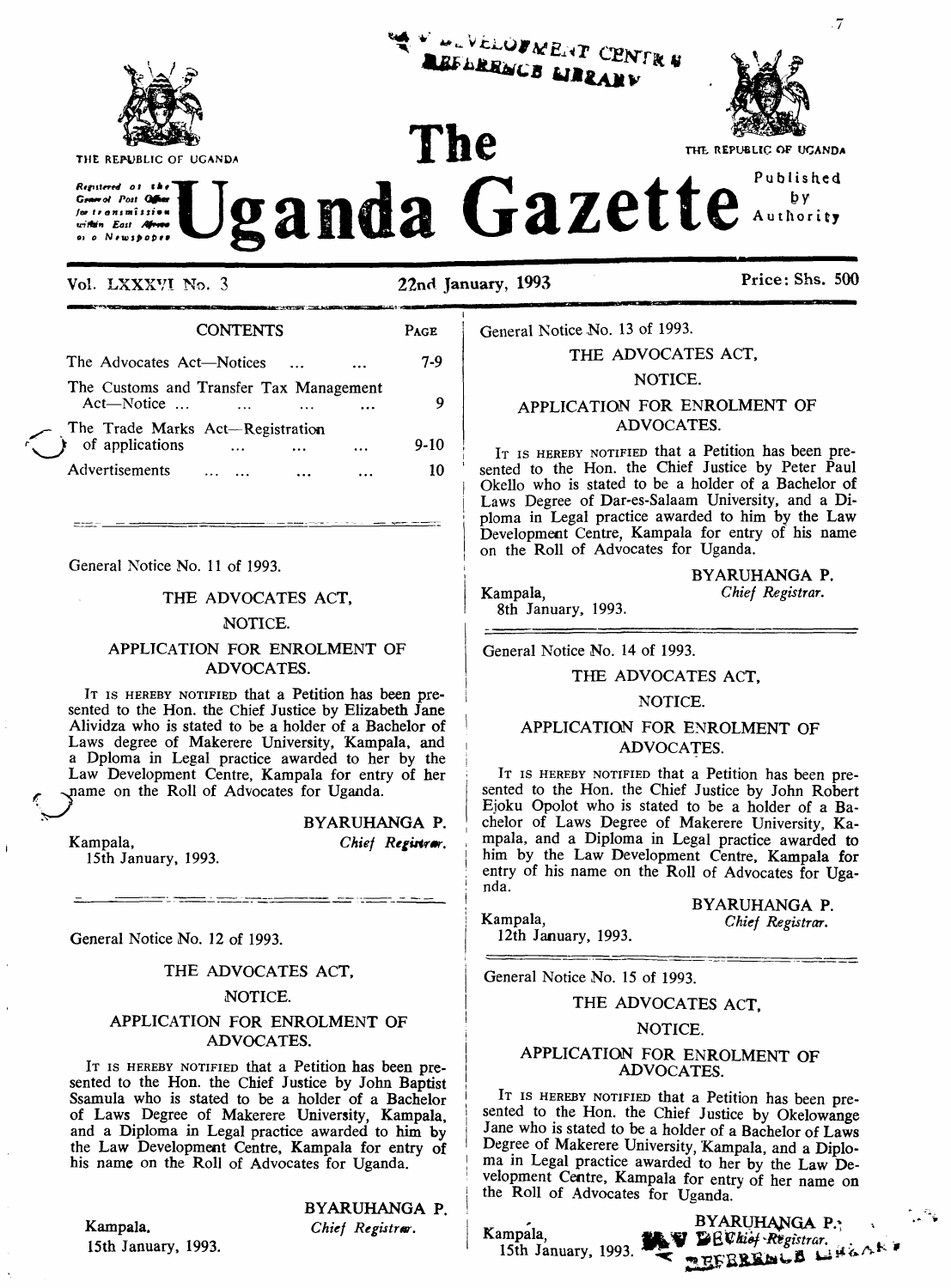General Notice No. 16 of 1993.

# THE ADVOCATES ACT,

# NOTICE.

# APPLICATION FOR ENROLMENT OF ADVOCATES.

It is hereby notified that a Petition has been presented to the Hon. the Chief Justice by Fred Zake Kigozi who is stated to be a holder of a Bachelor of Laws Degree of Makerere University, Kampala, and <sup>|</sup> a Diploma in Legal practice awarded to him by the Law Development Centre, Kampala for entry of his name on the Roll of Advocates for Uganda.

BYARUHANGA P.

<sup>i</sup> *Chief Registrar.*

Kampala, <sup>&</sup>lt;

11th January, 1993.

General Notice No. 17 of 1993.

THE ADVOCATES ACT, NOTICE.

# APPLICATION FOR ENROLMENT OF ADVOCATES.

It is hereby notified that a Petition has been presented to the Hon. the Chief Justice by H. N. Kizito who is stated to be a holder of a Bachelor of Laws Degree of Makerere University, Kampala, and a Diploma in Legal practice awarded to her by the Law Development Centre, Kampala for entry of her name on the Roll of Advocates for Uganda.

Kampala. *Chief Registrar.* 11th January, 1993.

BYARUHANGA P.

General Notice No. 18 of 1993.

### THE ADVOCATES ACT,

#### NOTICE.

# APPLICATION FOR ENROLMENT OF ADVOCATES.

IT is HEREBY NOTIFIED that a Petition has been presented to the Hon. the Chief Justice by Moses Aldrin Kimuli who is stated to be a holder of a Bachelor of Laws Degree of Dar-es-Salaam University, and a Diploma in Legal practice awarded to him by the Law Development Centre, Kampala for entry of his name on the Roll of Advocates for Uganda.

Kampala. *Chief Registrar.* 15th January, 1993.

BYARUHANGA P.

# General Notice No. 19 of 1993. THE ADVOCATES ACT.

# NOTICE.

# APPLICATION FOR A CERTIFICATE OF ELIGIBILITY.

IT IS HERERY NOTIFIED that an application has been presented to the Law Council by Boniface Ruhindi Ngaruye who is stated to be a holder of a Bachelor of Laws of Makerere University, having been awarded a Degree on the 18th day of January, 1991 and to have been awarded a Diploma in Legal practice by the Law Development Centre on the 26th day of June, 1992 for the issue of a Certificate of Eligibility for entry of his name on the Roll of Advocates for Uganda.

> C. A. OKELLO (Ms.), *Secretary, Law Council.*

Kampala,

18th November, 1992.

General Notice No. 20 of 1993.

#### THE ADVOCATES ACT,

#### NOTICE.

#### APPLICATION FOR ENROLMENT OF ADVOCATES.

It is hereby notified that a Petition has been presented to the Hon. the Chief Justice by S. P. Semalemba who is stated to be a holder of a Bachelor of Laws Degree of Makerere University, Kampala, and a Diploma in Legal practice awarded to him by the Law Development Centre, Kampala for entry of his name on the Roll of Advocates for Uganda.

BYARUHANGA P. Kampala, *Chief Registrar.*

20th January, 1993. 

General Notice No. 21 of 1993.

THE ADVOCATES ACT.

#### NOTICE.

APPLICATION FOR ENROLMENT OF ADVOCATES.

IT IS HEREBY NOTIFIED that a Petition has been presented to the Hon. the Chief Justice by Solome Lydia Luwaga who is stated to be a holder of a Bachelor of Laws Degree of Makerere University, Kampala, and a <sup>|</sup> Diploma in Legal practice awarded to her by the Law Development Centre, Kampala for entry of her name on the Roll of Advocates for Uganda.

Kampala, *Chief Registrar.* 21st January, 1993.

BYARUHANGA P.,

General Notice No. 22 of 1993.

### THE ADVOCATES ACT,

#### NOTICE.

#### APPLICATION FOR ENROLMENT OF ADVOCATES.

IT IS HEREBY NOTIFIED that a Petition has been presented to the Hon. the Chief Justice by Isaac Muwata who is stated to be a holder of a Bachelor of Laws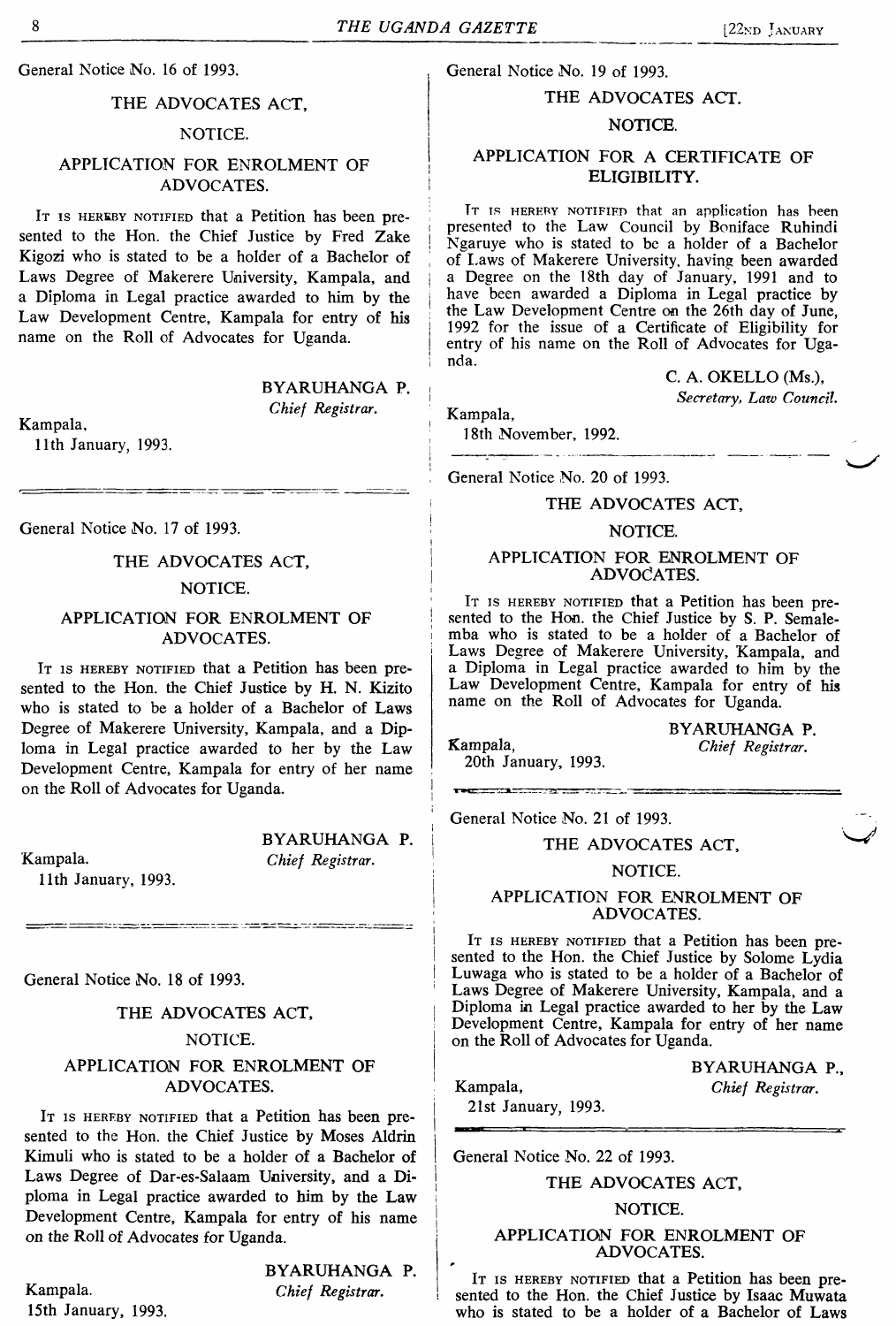Degree of Makerere University, Kampala, and a Diploma in Legal practice awarded to him by the Law • Development Centre, Kampala for entry of his name on the Roll of Advocates for Uganda.

|                     | BYARUHANGA P.,   |
|---------------------|------------------|
| Kampala,            | Chief Registrar. |
| 15th January, 1993. |                  |

General Notice No. 23 of 1993.

# THE CUSTOMS AND TRANSFER TAX MANAGEMENT ACT,

#### (Cap. 27).

#### NOTICE OF SALE BY PUBLIC AUCTION

NOTICE IS HEREBY GIVEN for general information that Customs Department will conduct a sale by Public auction of all goods whose particulars appear in the schedule hereto on the place indicated here below:

| <b>Time:</b> after one calender month from the date of this |  |  |  |  |
|-------------------------------------------------------------|--|--|--|--|
| notice.                                                     |  |  |  |  |

#### Plnce: Finance Building Kampala.

| Lot No. | <b>Schedule</b>           | Quantity   |
|---------|---------------------------|------------|
| 1.      | Grease                    | 339 Kgs    |
| 2.      | Break Fluid               | 60 Lts     |
| 3.      | Engine Oil                | 900 Lts    |
| 4.      | Imported paint            | $208$ Lts  |
| 5.      | Mattresses                | 38 Pcs     |
| 6.      | Incubator                 | 1 Unit     |
| 7.      | Badmintor shuttle cocks   | 2 boxes    |
| 8.      | Fuse holders              | 1 Lot      |
| 9.      | Exercise Books            | 5 Ctns     |
| 10.     | Toilet papers             | 2 Pkgs     |
| 11.     | Cooking oil               | 16 bottles |
| 12.     | Mill stone machine        | 3 Pcs      |
| 13.     | <b>Plasfic Test Tubes</b> | 1 Lot      |
| 14.     | Power supply machine      | 1 Unit     |
| 15.     | Small cooker              | 1 Unit     |
| 16.     | Photo frames              | 1 Pkg      |
| 17.     | Bicycle parts             | 1 Lot      |
| 18.     | Personal effects          | 1 Lot      |
|         | J. S. MBABAZI             |            |

*for Commissioner General, Uganda Revenue Authority.*

General Notice No. 24 of 1993.

#### THE TRADE MARKS ACT.

#### (Cap. 83).

#### NOTICE.

NOTICE IS HEREBY GIVEN that any person who has grounds to oppose the registration of any of the marks advertised herein may within sixty days from the date ' of this *Gazette*, lodge a Notice of opposition on Trade Mark Form No. 6 together with a fee of Shs. 4,000 in case of National applicants or USS 250 in case of foreign applicants. The period of lodging Notice of opposition may be extended in suitable cases by the Registrar as he thinks fit upon such terms as he may direct. Formal opposition should not be lodged until <sup>1</sup>

after reasonable notice has been given by letter to the applicant so that he may have an opportunity to withdraw his application before the expense of opposition proceedings is incurred. Failure to give such notice will be taken into account in considering any application by the opponent for an order for costs if the opposition is uncontested by the applicant. Representations or the marks herein advertised can be inspected at the Office of the Registrar of Trade Marks, Paliamentary Buildings, P.O. Box 7151, Kampala.

(21) Application N<sup>o</sup>. <sup>17271</sup> in Part "A".

$$
(52) \t\text{Class 9 (Schedule III)}.
$$

(54)



(58) (59)

(64)

- (57) *Nature of goods*—Apparatus for recording, transmission or reproduction of sound or images; magnetic data carriers, recording discs, tapes and cassettes; electric lighters; scientific, nautical, surveying, electric, photographic, cinematographic, optical, weighing, measuring, signalling, checking (supervision), life-saving and teaching apparatus and instruments; automatic vending machines and mechanisms for coin-operated apparatus; cash registers, calculating machines and Data processing equipment; fire-extinguishing apparatus.
- (73) *Name of applicant—*Compagne Independante des Tabacs "Cinta".
- (77) *Address—*Avenue Georges Rodenbach, 29, 1030 Brussels, Belgium.
- (74) C/o M/s. Sengendo and Co., Advocates, P.O. Box 6914, Kampala.
- (22) *Date of filing application*—4th October, 1990.
- (21) Application N<sup>o</sup>. <sup>17568</sup> in Part "A".
- (52) Class 28 (Schedule III).

(54) HI-TEC

- (58)
- (59) (64)
- (57) *Nature of goods*—Sporting and gymnastic apparatus and equipment; bags holdalls and containers for sporting use.
- (73) *Name of applicant—*HI-TEC Sports Pic.,
- (77) *Address—Aviation Way,* Southend-on-Sea, Essex SS2 6CH, England, REERINGS MERALLY